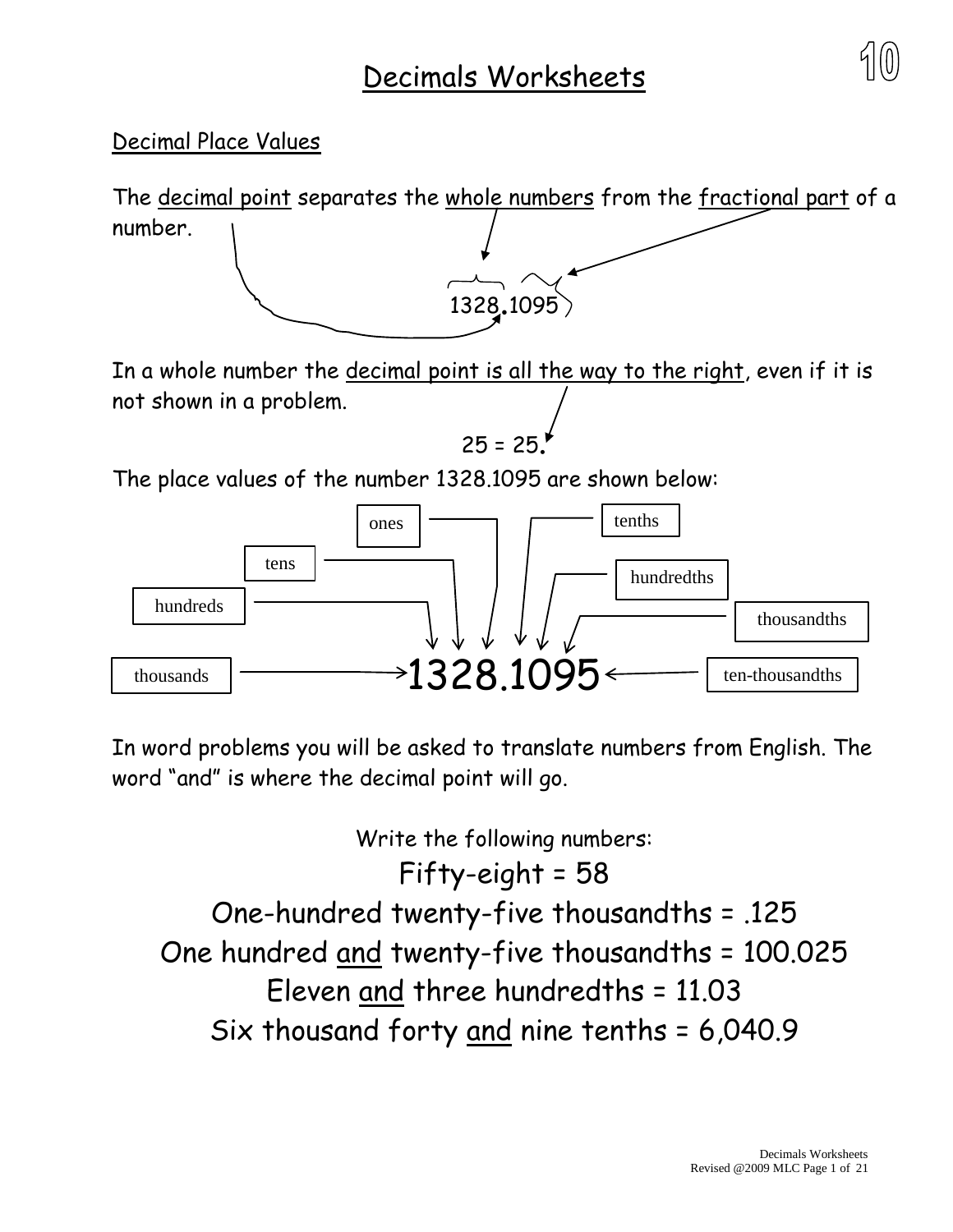In the number 2039.876, what digit is in the tenths place? 8 In the number 2039.876, what digit is in the ones place? 9 In the number 2039.876, what digit is in the tens place? 3 In the number 2039.876, what digit is in the thousandths place? 6

### Exercise 1 (answer key starts on page 19)

1) In the number 78.9, what digit (number) is in the tenths place? 2) In the number 78.9, what digit (number) is in the ones place? 3) In the number 78.9, what digit (number) is in the tens place? 4) In the number 6174.903, what digit is in the thousands place? 5) In the number 6174.903, what digit is in the thousandths place? 6) In the number 6174.903, what digit is in the hundredths place? 7) In the number 6174.903, what digit is in the tenths place? 8) In the number 6174.903, what digit is in the ones place? 9) In the number 6174.903, what digit is in the tens place? 10) In the number 6174.903, what digit is in the hundreds place?

## Exercise 2

Directions: translate the following numbers from English into decimal numbers

|     | Twenty-nine                                            |  |
|-----|--------------------------------------------------------|--|
| 2.  | Eighty-one hundredths                                  |  |
| 3.  | Nine thousand thirty-four and seven tenths             |  |
| 4.  | One and four thousandths                               |  |
| 5.  | One hundred and sixty-two thousandths                  |  |
| 6.  | Forty-five hundredths                                  |  |
| 7.  | Four thousand three hundred twenty-one ten-thousandths |  |
| 8.  | One hundred twenty and five tenths                     |  |
| 9.  | Seventeen thousandths                                  |  |
| 10. | One and seven tenths                                   |  |
|     |                                                        |  |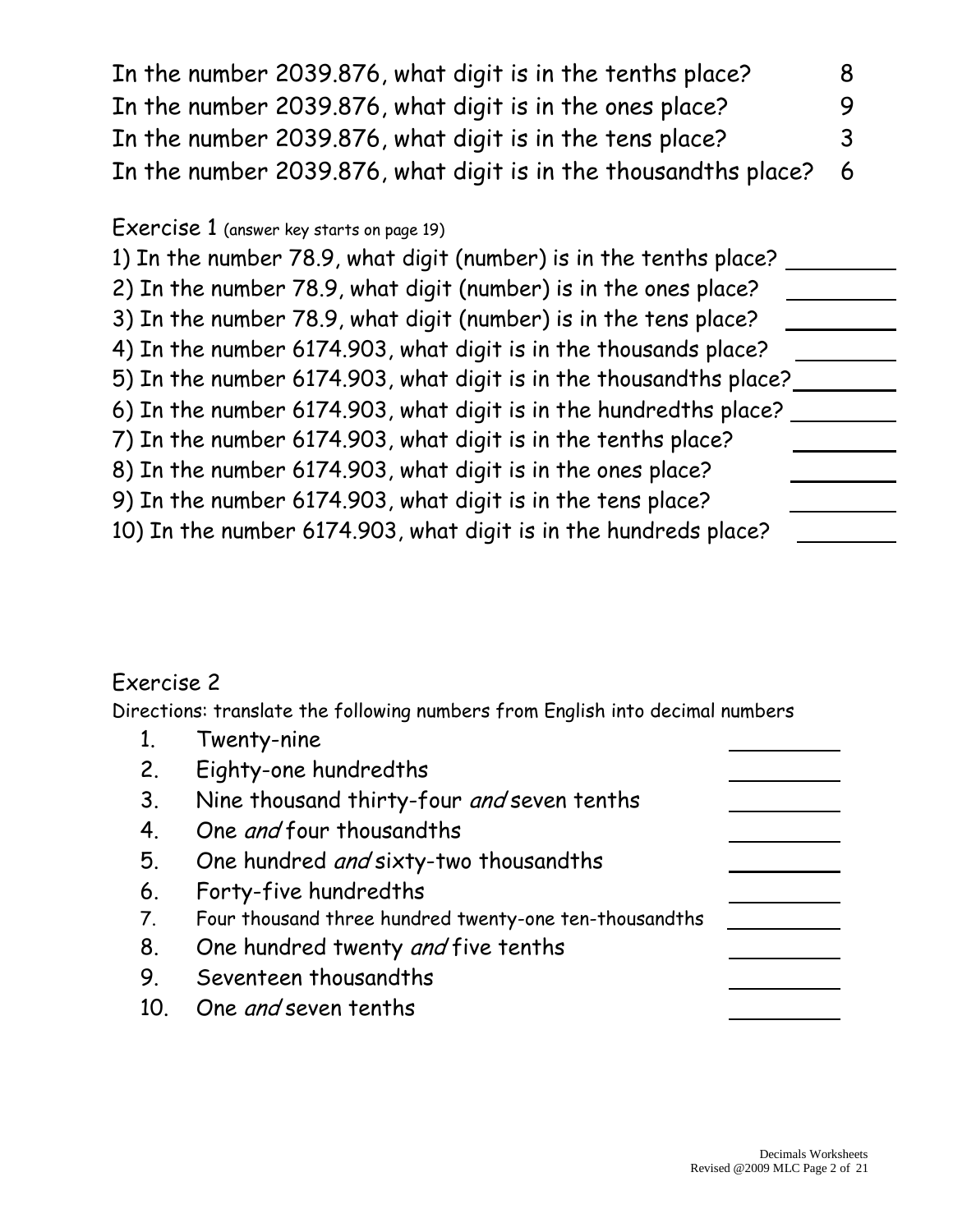Rounding Decimal Numbers

When rounding decimal numbers, first look at the number place you are asked to round to. Then look at the digit (number) just to its right. If that digit is smaller than 5 (0, 1, 2, 3, or 4), then do not round up. If the digit is  $5$  or larger  $(5, 6, 7, 8, 9)$ , then round up.

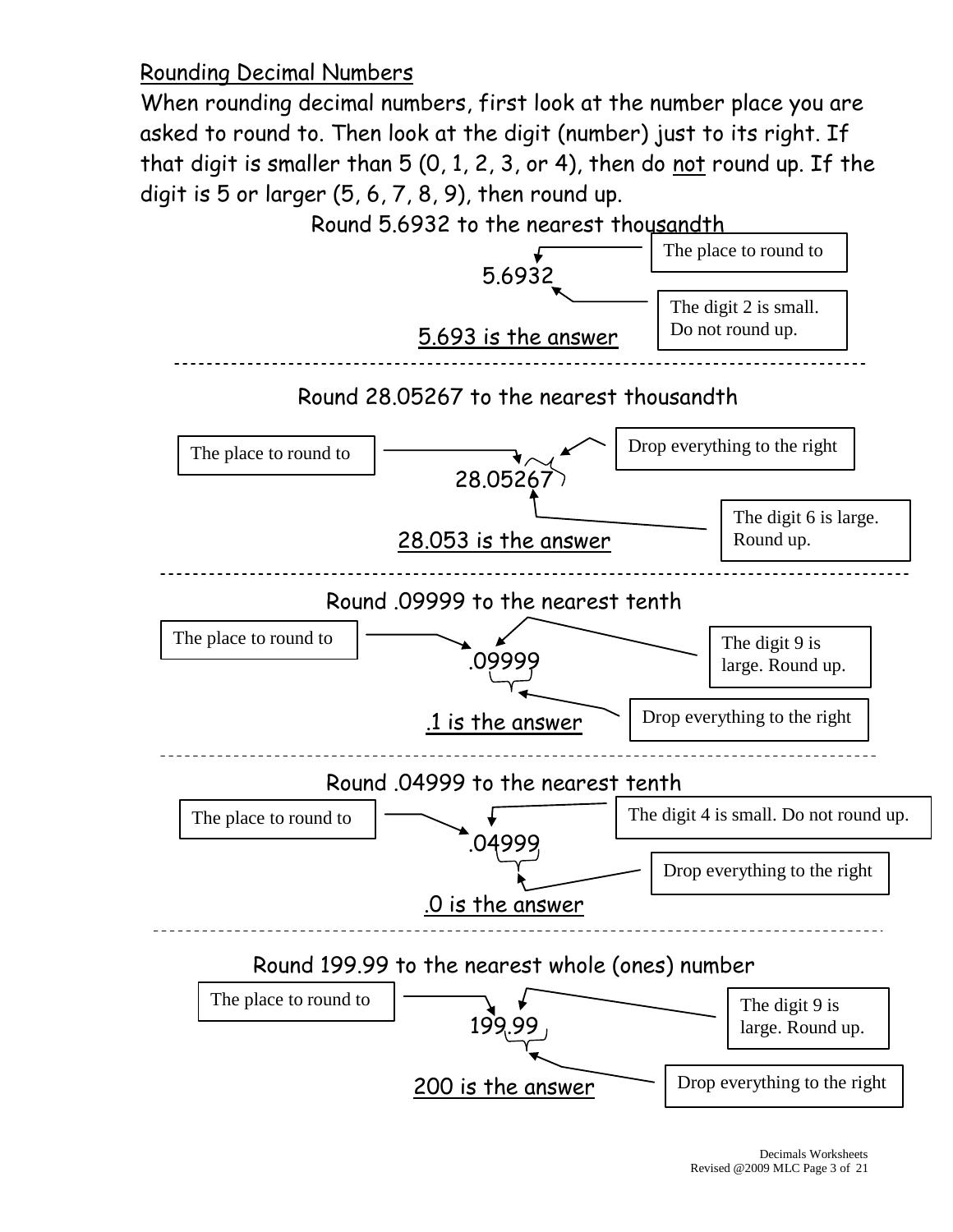#### Exercise 3

Directions: Round the following decimal numbers to the place indicated

| 1)  | .1325 to thousandths             | <u> 1989 - Johann Stoff, deutscher Stoffen und der Stoffen und der Stoffen und der Stoffen und der Stoffen und der</u> |
|-----|----------------------------------|------------------------------------------------------------------------------------------------------------------------|
| 2)  | .0091 to thousandths             |                                                                                                                        |
| 3)  | .0196 to thousandths             | <u> 1989 - Johann Stoff, amerikansk politiker (d. 1989)</u>                                                            |
| 4)  | 5.1234 to thousandths            |                                                                                                                        |
| 5)  | 6.6666 to thousandths            | <u> 1989 - Johann Stoff, deutscher Stoffen und der Stoffen und der Stoffen und der Stoffen und der Stoffen und der</u> |
| 6)  | 40.61884 to thousandths          | <u> 1980 - Johann Barn, mars ann an t-Amhain Aonaich an t-Aonaich an t-Aonaich ann an t-Aonaich ann an t-Aonaich</u>   |
| 7)  | 1.99999 to thousandths           | <u> 1980 - Johann Barn, mars ann an t-Amhain Aonaich an t-Aonaich an t-Aonaich an t-Aonaich an t-Aonaich ann an t-</u> |
| 8)  | .1325 to hundredths              | <u> 1989 - Johann Stein, marwolaethau a bhann an t-Amhain an t-Amhain an t-Amhain an t-Amhain an t-Amhain an t-A</u>   |
| 9)  | .0091 to hundredths              |                                                                                                                        |
| 10) | .3333 to hundredths              |                                                                                                                        |
| 11) | 5.567 to hundredths              |                                                                                                                        |
| 12) | 48.001 to hundredths             |                                                                                                                        |
|     | 13) 7.987 to tenths              |                                                                                                                        |
|     | 14) .666 to tenths               |                                                                                                                        |
| 15) | 1.32 to tenths                   |                                                                                                                        |
|     | 16) 99.99 to tenths              |                                                                                                                        |
|     | 17) .5 to whole (ones) number    |                                                                                                                        |
|     | 18) 11.99 to whole (ones) number |                                                                                                                        |
|     | 19) 499 to the nearest hundred   |                                                                                                                        |
|     | 20) 999 to the nearest thousand  |                                                                                                                        |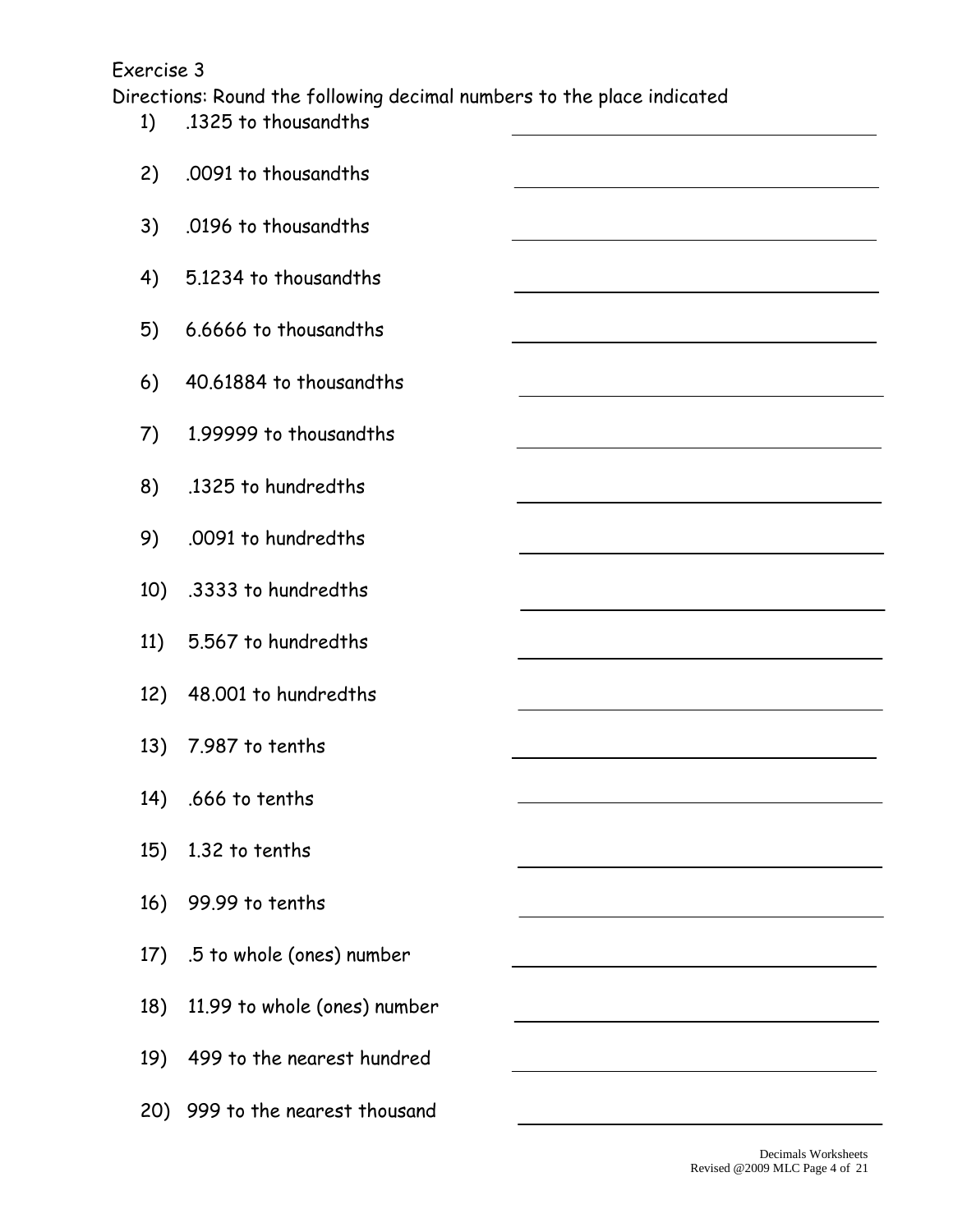## Decimal/Fraction Conversion

Changing fractions and mixed numbers to decimal numbers simply by dividing the denominator (bottom number) into the numerator (top number).



Changing decimal numbers into fractions and mixed numbers is as easy as saying the number as a fraction then writing it down. Remember to reduce and simplify.

$$
2 = \text{"two tenths"} = \frac{2}{10} = \frac{1}{5}
$$
\n
$$
37 = \text{"thirty-seven hundredths"} = \frac{37}{100}
$$
\n
$$
420 = \text{"four hundred twenty thousandths"} = \frac{420}{1000} = \frac{21}{50}
$$
\n
$$
18.32 = \text{"eighteen and thirty-two hundredths"} = 18\frac{32}{100} = 18\frac{8}{25}
$$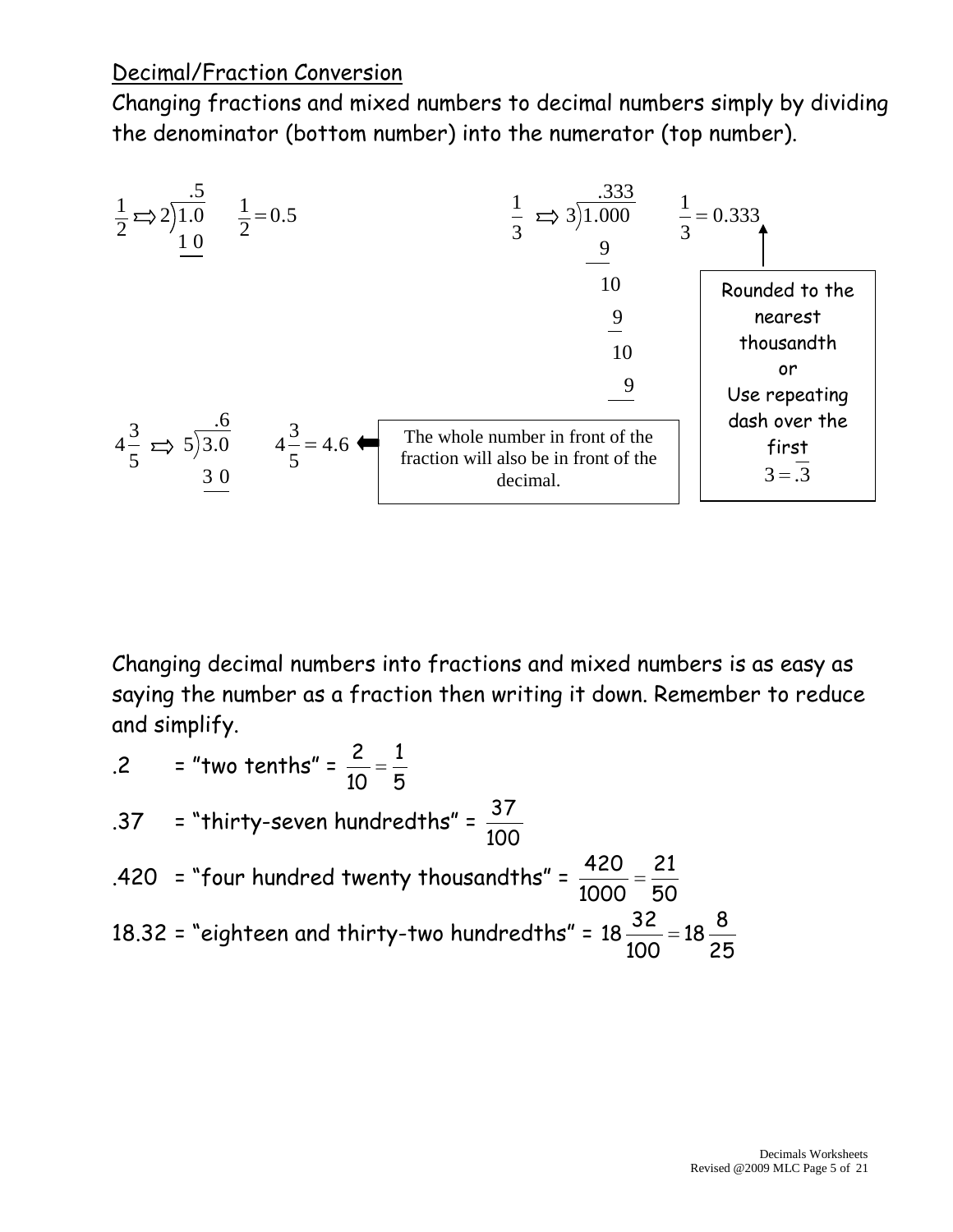Exercise 4

Directions: Change the following fractions and mixed numbers to decimal numbers. Round answers to the nearest thousandth, *if necessary*.

| 1) $\frac{1}{8}$  | 5) $\frac{3}{4}$    | 9) $\frac{5}{8}$     |
|-------------------|---------------------|----------------------|
| 2) $\frac{2}{7}$  | 6) $\frac{5}{10}$   | 10) $\frac{2}{3}$    |
| 3) $2\frac{1}{6}$ | 7) $13\frac{7}{8}$  | 11) $5\frac{1}{16}$  |
| 4) $\frac{3}{16}$ | 8) $8\frac{10}{15}$ | 12) $136\frac{3}{5}$ |

# Exercise 5

Directions: Change the following decimal numbers to fractions or mixed numbers. Reduce answers, if possible.

| 1) .25 | $5)$ .16 | 9) .07     |
|--------|----------|------------|
| 2) .2  | 6) .625  | 10) .1875  |
| 3) 3.8 | 7) 16.31 | 11) 42.325 |
| 4) .75 | 8) 3.35  | 12) 7.37   |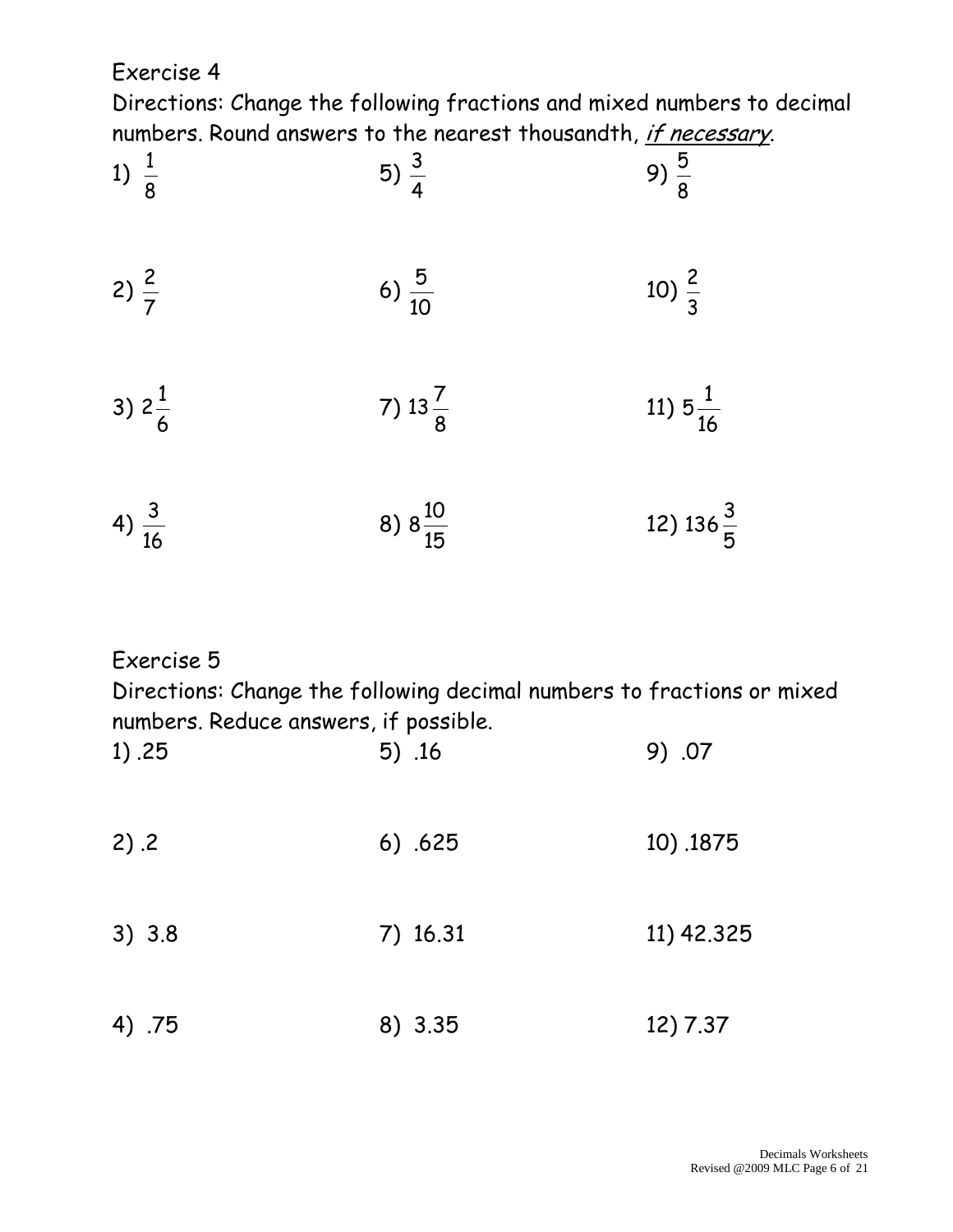# Exercise 6

Directions: Fill in the chart below with equivalent fractions and decimal numbers. Reduce fraction answers, if possible. Round decimal answers to the nearest hundredth, if necessary.

| Fraction         | - - · · · <b>/</b> · <b>·</b><br>$\cdots$<br>Decimal | Fraction | Decimal |
|------------------|------------------------------------------------------|----------|---------|
| $\frac{1}{2}$    | 1)                                                   | 6)       | .005    |
| $\frac{4}{9}$    | 2)                                                   | 7)       | .02     |
| $3\frac{1}{4}$   | 3)                                                   | 8)       | .8      |
| $20\frac{1}{16}$ | 4)                                                   | 9)       | 7.15    |
| $68\frac{2}{5}$  | 5)                                                   | 10)      | 59.125  |

| Decimal | Fraction | Decimal |
|---------|----------|---------|
| 1)      | 6)       | .005    |
| 2)      | 7)       | .02     |
| 3)      | 8)       | .8      |
| 4)      | 9)       | 7.15    |
| 5)      | 10)      | 59.125  |

# Arranging decimal numbers by size

When comparing decimal numbers and arranging them in order it is usually easiest to line up the numbers vertically with the decimal points in a vertical line. If a number doesn't have a decimal point, place the decimal at the end. You may fill in blanks with zeroes to make the columns easier to line up.



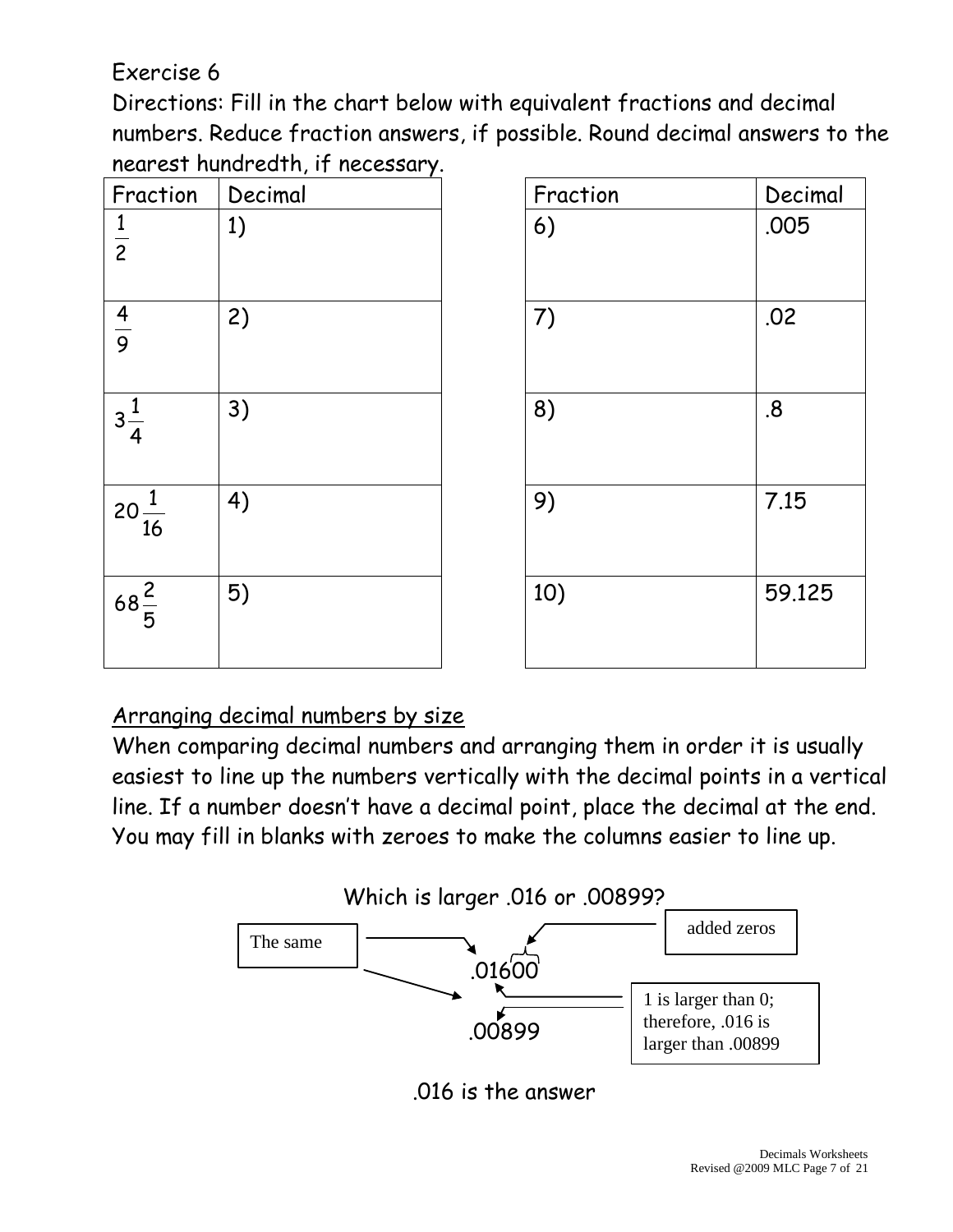

from smallest to largest, they are: .318 3.018 3.08 3.1 3.18

# Exercise 7

Directions: arrange these numbers from largest to smallest:

| 2.061 | 2.612  | 0.66   | 6.21  |
|-------|--------|--------|-------|
| 140.1 | 1.401  | 14.1   | 14.11 |
| .007  | .00618 | .00701 | .006  |
| .01   | 1      | 1.1    | .019  |
| 5     | 5.01   | 5.09   | 5.91  |
|       |        |        |       |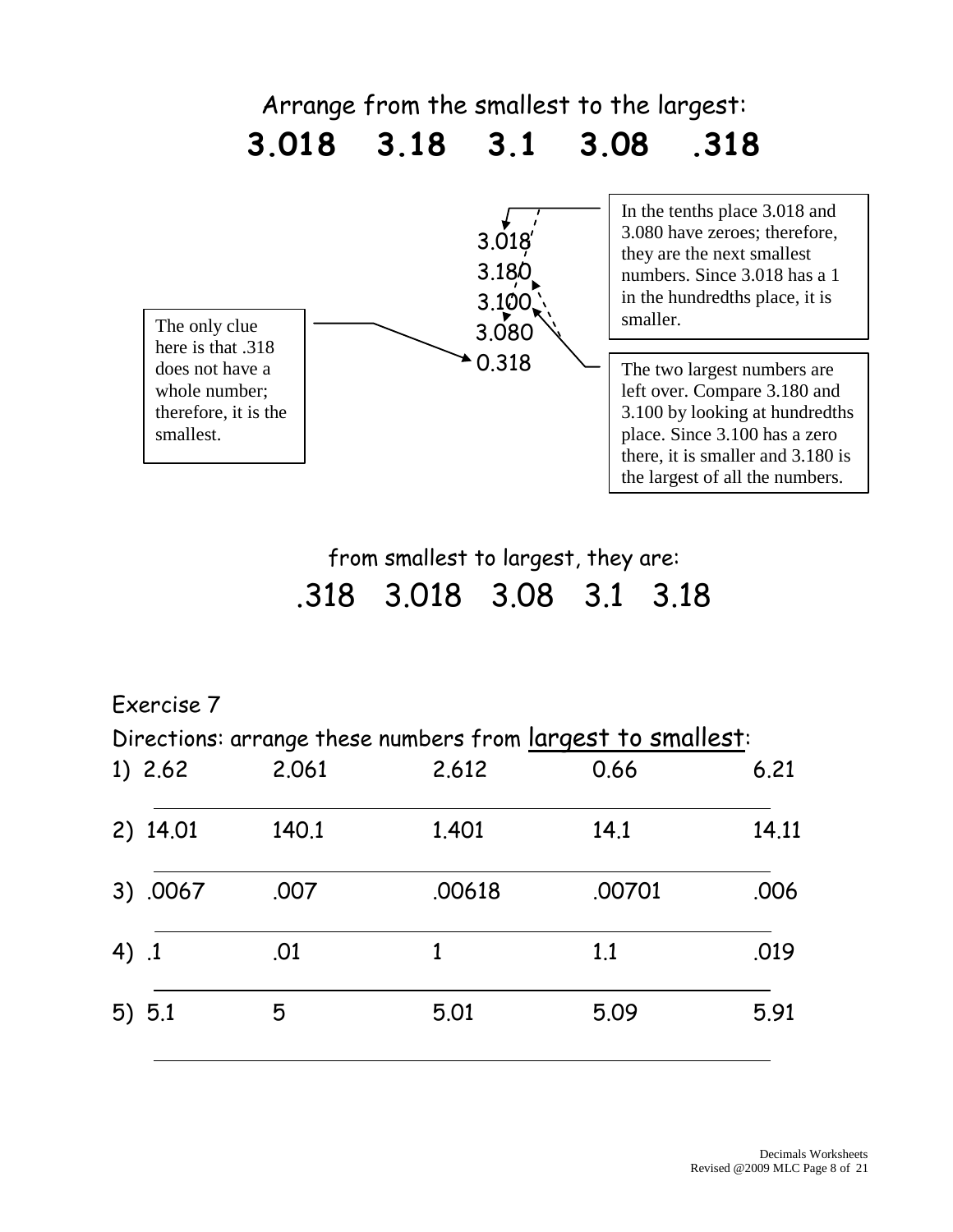| Exercise 8 |        |        |                                                             |         |
|------------|--------|--------|-------------------------------------------------------------|---------|
|            |        |        | Directions: arrange these numbers from smallest to largest: |         |
| 1)7.8      | 8.7    | 8.2    | 7.96                                                        | 8.014   |
| 2) 0.15    | .01    | $.1\,$ | .0101                                                       | .001    |
| 3) 94      | 93.999 | 93.909 | 93.99901                                                    | 94.0001 |
| 4) 16.83   | 16.38  | 16.3   | 16.8                                                        | 16      |
| 5) 3.49    | 3.489  | 3.4899 | 3.48999                                                     | 3.48989 |

### Adding and Subtracting Decimal Numbers

When adding and subtracting decimal numbers, line up the decimal point of all the numbers. If a number does not show a decimal point, place one to the right of the whole number. You may add zeroes to keep the columns lined up.

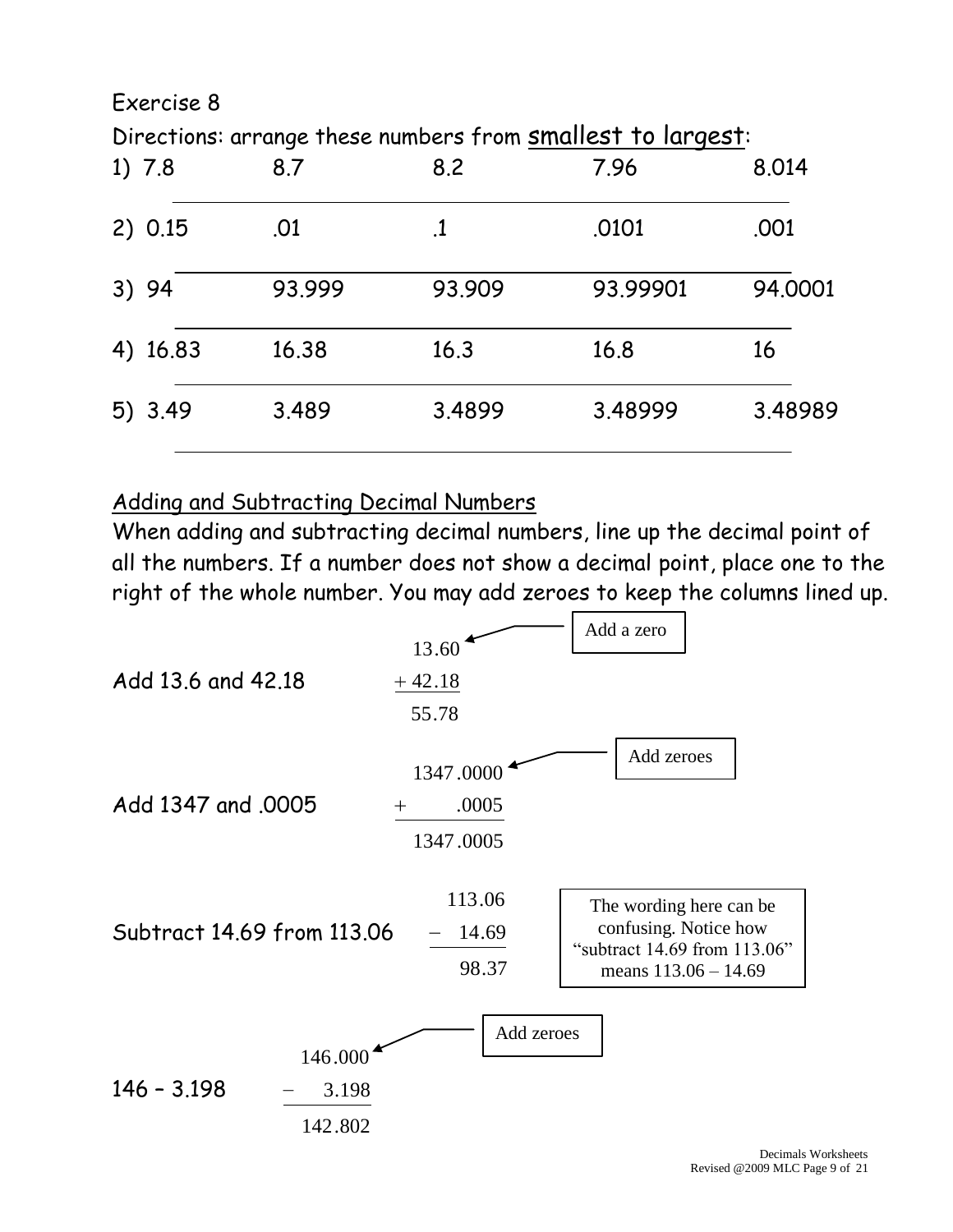| Exercise 9                                                       |                                                                                  |                                          |
|------------------------------------------------------------------|----------------------------------------------------------------------------------|------------------------------------------|
| Directions: add or subtract the following<br>1)<br>8.7<br>$+5.4$ | $2) 74.906 + .01 + 42 =$                                                         | 3) 8416 + .28 + 1.489 =                  |
| 4)<br>38.64<br>8.87                                              | $5)$ 462 - 31.2 =                                                                | 6) $16.001 - 12.984 =$                   |
| $7)$ . 1 + 1.9 + 13 =                                            | 8) 20 - 14.8 - .018 =                                                            | $9) 6 + 132.89 =$                        |
| 10) 346.8912 - 29.98764                                          | 11)<br>11.00001<br>$-1.11234$                                                    | 12)<br>1234.<br>.1234                    |
|                                                                  | 13) 124.8 + 3.79 - 118.965 14) Subtract 6.8 from 14.2 15) Subtract 38.97 from 59 |                                          |
| 16) Add .001 to 87                                               | 17) Add 5000 to .0186                                                            | 18)<br>.40<br>3.80<br>26.91<br>$+587.89$ |
| 19)<br>143.012<br>$+98.764$                                      | 20) Subtract .001 from .01                                                       |                                          |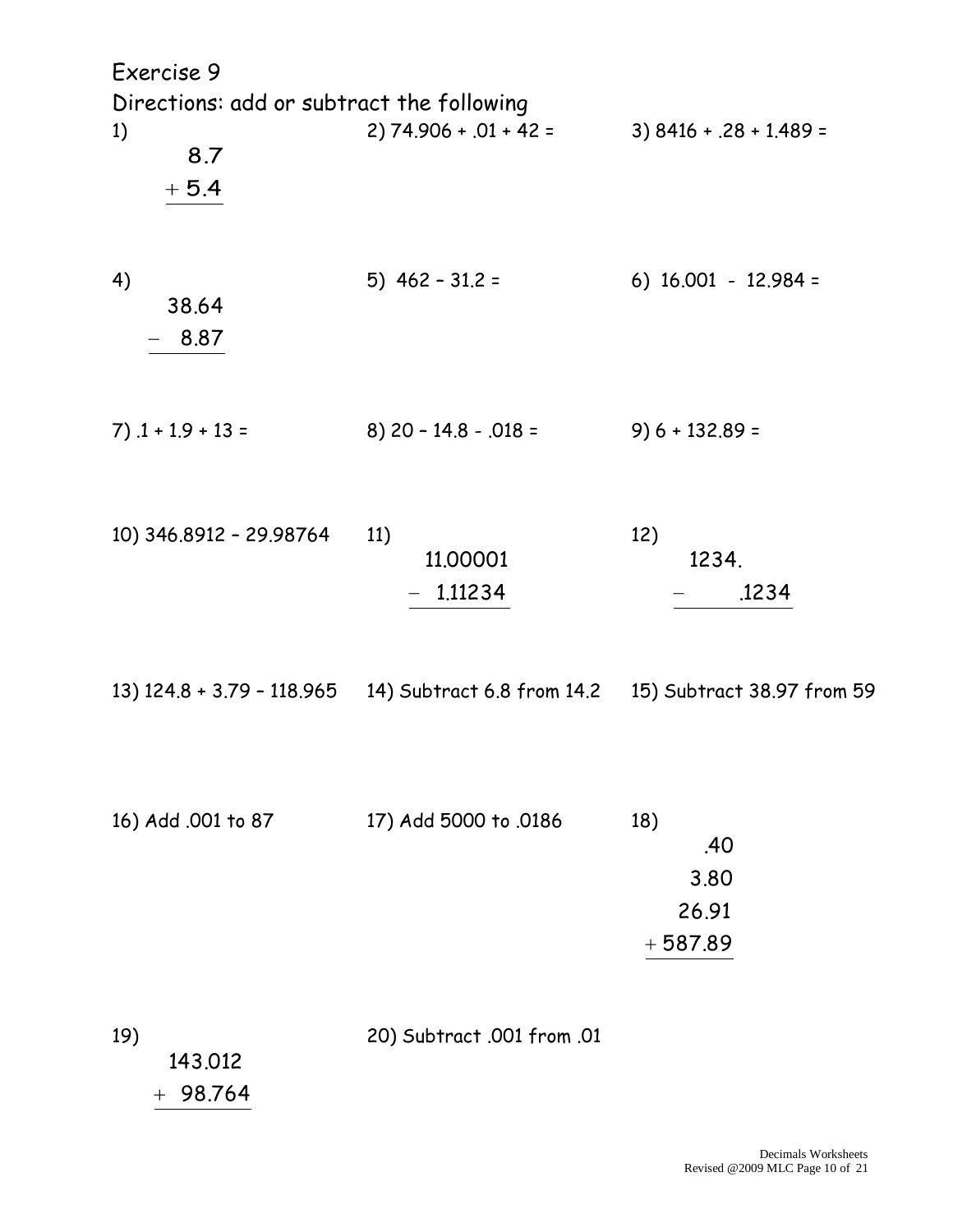## Multiplying Decimal Numbers

When multiplying decimal numbers, set up the problem like regular multiplication. When you get your answer, add up the total number of digits to the right of the decimals in both the numbers you are multiplying and place the decimal in your answer that many places from the right end.



When multiplying three numbers together, multiply any two to get an answer; then multiply that answer by the third number.



14.076 is the answer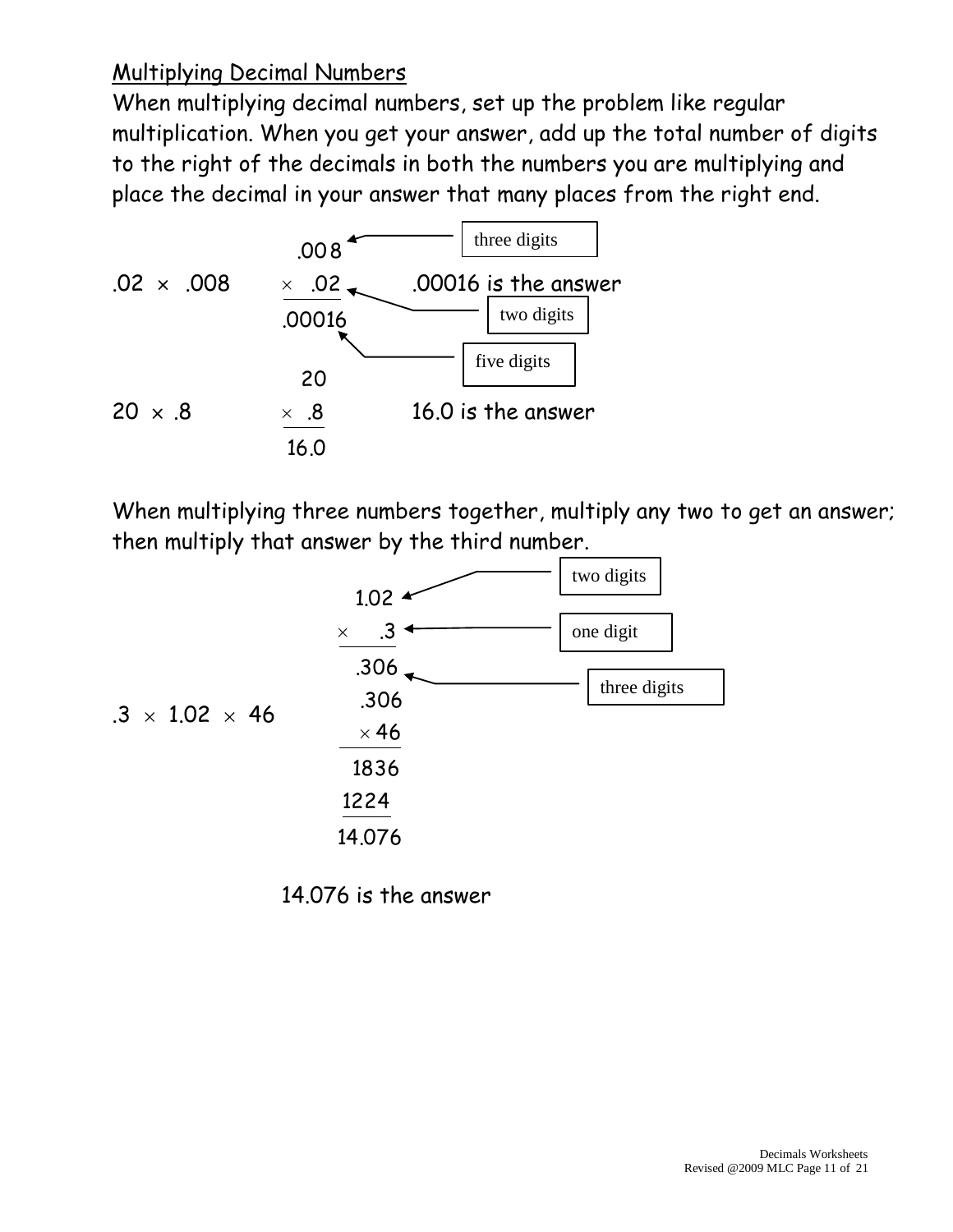| Directions: Multiply the following |                                                                     |               |      |
|------------------------------------|---------------------------------------------------------------------|---------------|------|
|                                    |                                                                     | 5)            |      |
|                                    | .8842                                                               |               | 5.76 |
|                                    |                                                                     | $\times$ .25  |      |
|                                    | 1) $1.67 \times 3.2$ 2) $84.78 \times .612$ 3) $98.47 \times .7$ 4) | $\times$ .002 |      |

| 6)            |              | 8)            | 9)          | 10)          |
|---------------|--------------|---------------|-------------|--------------|
| 8.04          | 8.45         | 4.095         | 11.4        | 36           |
| $\times$ ,004 | $\times$ .36 | $\times$ .006 | $\times$ 18 | $\times$ 1.1 |

| 11)           | 12)          | 13)            | 14) | 15)                                                     |
|---------------|--------------|----------------|-----|---------------------------------------------------------|
| .001          | 8.88         | 12.34          |     |                                                         |
| $\times$ .001 | $\times$ .88 | $\times$ 43.21 |     | $1 \times .1 \times .1$ 2.7 $\times$ 8.3 $\times$ .0014 |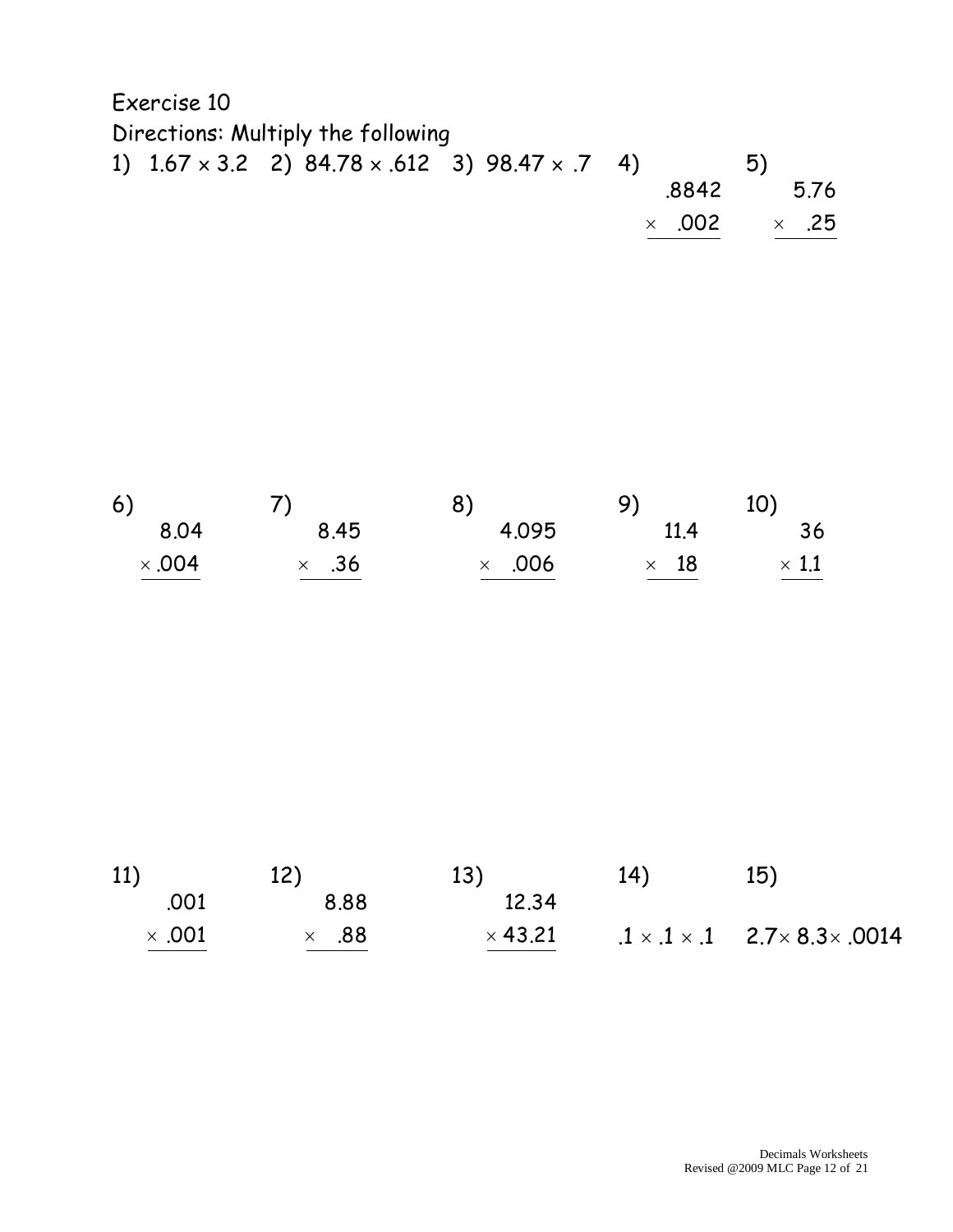## Dividing Decimal Numbers

Here are the three ways you will see division problems; they all mean the same thing:

$$
\frac{46.58}{2.1}
$$
 2.1)46.58 46.58 \div 2.1

When dividing decimal numbers, move the decimal point in the divisor (number you're dividing by) to the right end of the divisor. Then move the decimal point in the dividend (the number you're dividing into) the same number of places to the right as you moved it in the divisor.



Once you have placed the decimal point correctly in your **quotient** (answer), divide like you would in whole numbers.

|                      |                              |                                            | Rounded to hundredth                |
|----------------------|------------------------------|--------------------------------------------|-------------------------------------|
| 23<br>$\cdot$<br>4.6 | 20.<br>$.26)5.\overline{20}$ | 9.4117<br>$1.7\overline{)16.00000} = 9.41$ | .173<br>$15)\overline{2.600} = .17$ |
| $\frac{4}{ }$        | 5 <sup>7</sup>               | 153                                        | 15                                  |
| 6                    | 0                            | 70                                         | 1 10                                |
| $\underline{6}$      |                              | 68                                         | 105                                 |
| $\overline{0}$       |                              | 20                                         | 50                                  |
|                      |                              | 17                                         | 45                                  |
|                      |                              | 30                                         | 5                                   |
|                      |                              | 17                                         |                                     |
|                      |                              | 130                                        |                                     |
|                      |                              | 119                                        |                                     |
|                      |                              | 11                                         |                                     |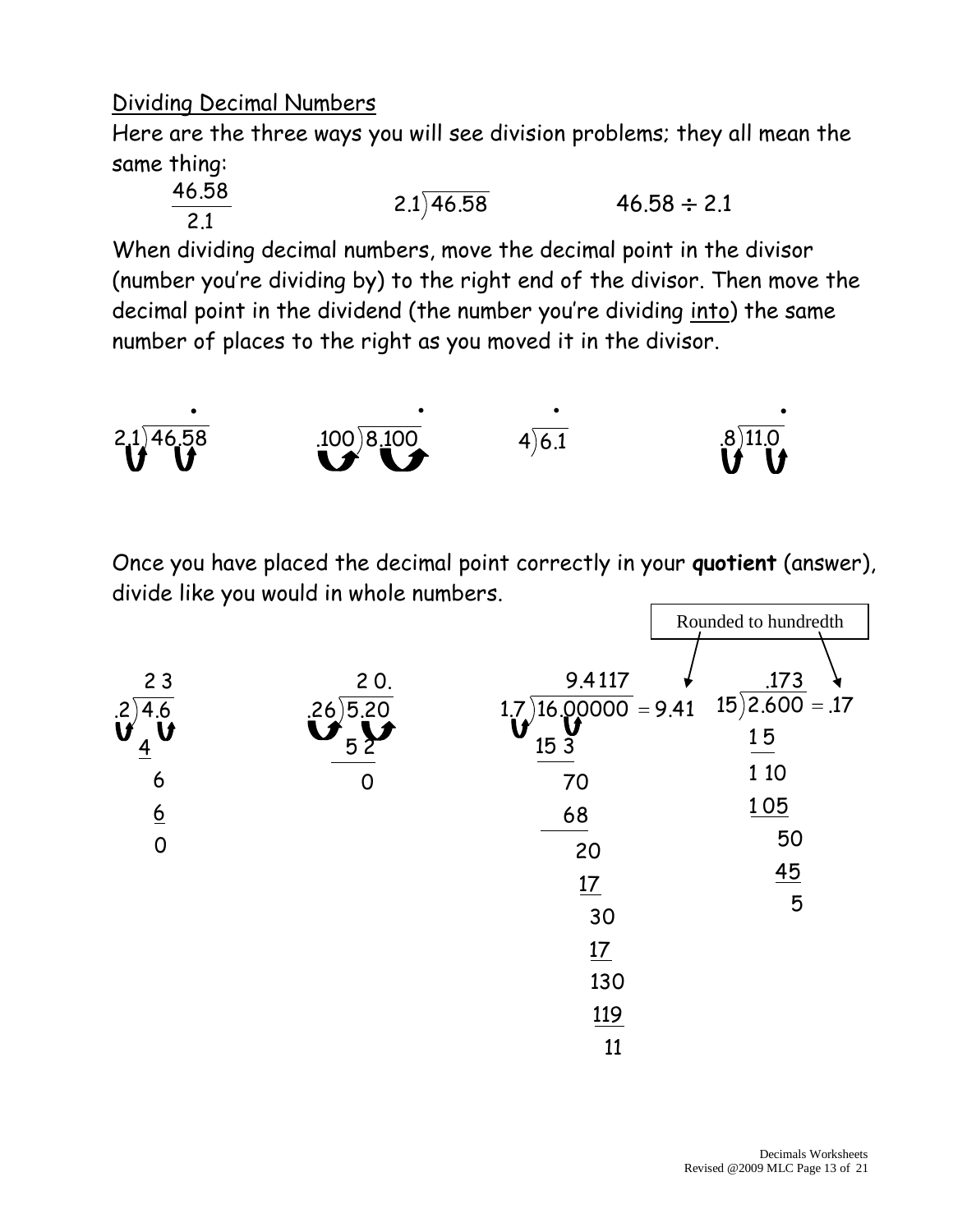Exercise 11 Directions: Divide. Round answers to hundredths, if necessary

| 1) $.3) .69$              | 2) $.82\sqrt{16.4}$                  | 3) $.002\sqrt{4}$         |
|---------------------------|--------------------------------------|---------------------------|
| 4) $1.4)$ 280             | 5) $25\overline{)4}$                 | 6) $37\overline{)1.68}$   |
| 7) $.66\overline{)15.18}$ | 8) $1.87\overline{)3.96}$            | 9) $329\overline{)2.303}$ |
| 10) $.64) .14208$         | 11) $20 \overline{\smash{\big)}\ 1}$ | 12) $.3\overline{)85}$    |
| 13) $5.86\overline{)250}$ | 14) $.789\overline{)315.6}$          | 15) $2.8)7.006$           |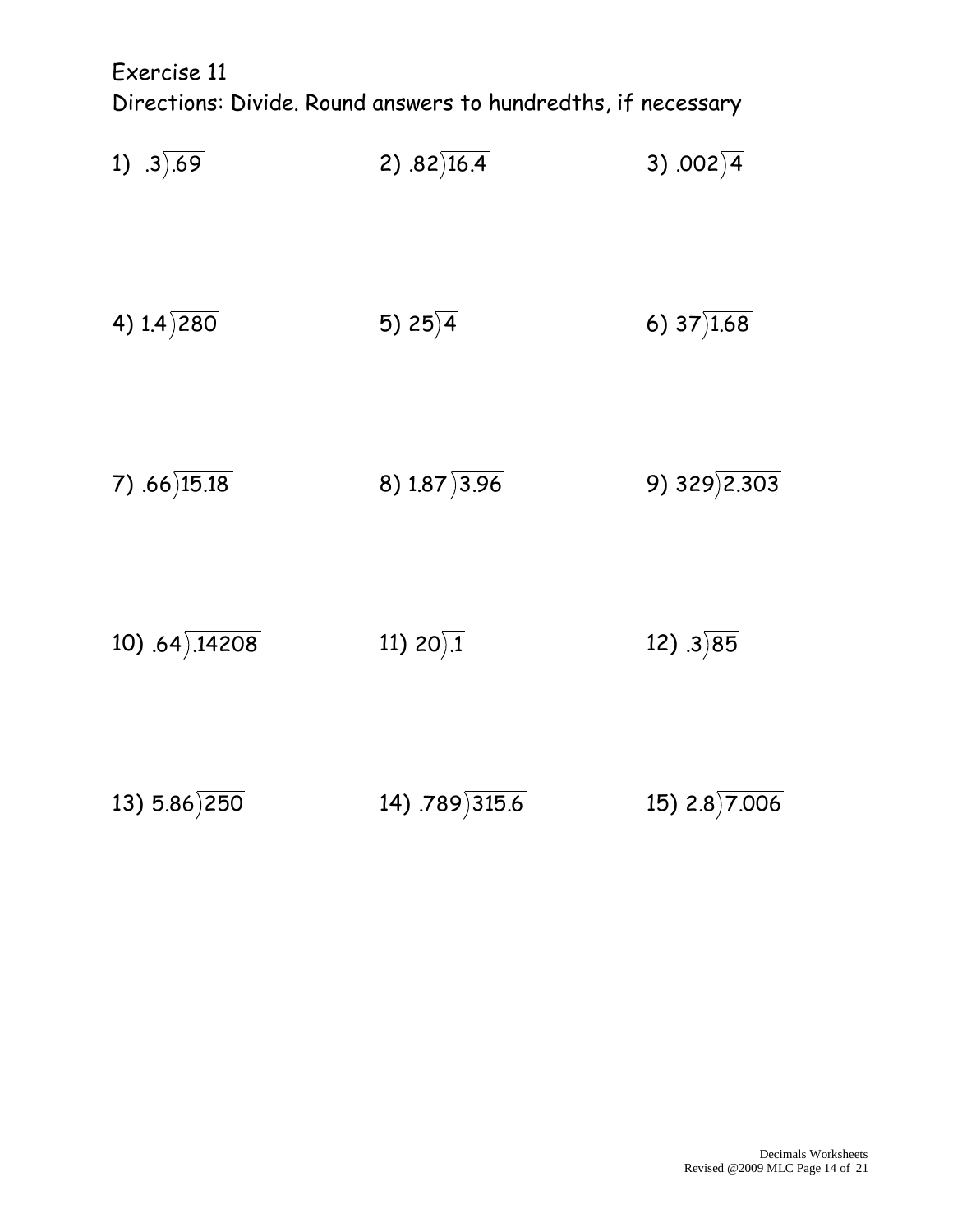Definitions: Sum – the answer from adding numbers Difference – the answer from subtracting numbers Product – the answer from multiplying numbers Quotient – the answer from dividing numbers

In solving word problems, try to understand the whole situation being described. Some numbers may not even be involved in answering the question. Sometimes you will have to do extra steps to get the numbers you need to solve the problem.

If the annual rainfall for a town near Santa Fe was 12.3 inches in 1960, 13.2 inches in 1961, and 11.5 in 1962, what was the total rainfall for the three years?

| 12.3 |                                                        |
|------|--------------------------------------------------------|
| 13.2 |                                                        |
|      | "Total" means to add $+11.5$ 37.0 inches is the answer |
| 37 O |                                                        |

What is the difference between David's salary of \$523.86 per month and Robert's monthly salary, which is \$318.90?

"Difference" means to subtract 204.96  $-318.90$  523.86 \$204.96 is the answer

If you have a car that used 19.2 gallons of gas to go 285 miles, how many miles per gallon (mpg) did the car get? (round your answer to the nearest tenth.)

mpg = 19.2 gallon 285 miles gallon miles ; so divide 19.2 into 285  $\frac{14.84}{19.2\overline{)285.000}}$ 14.8 mpg is the answer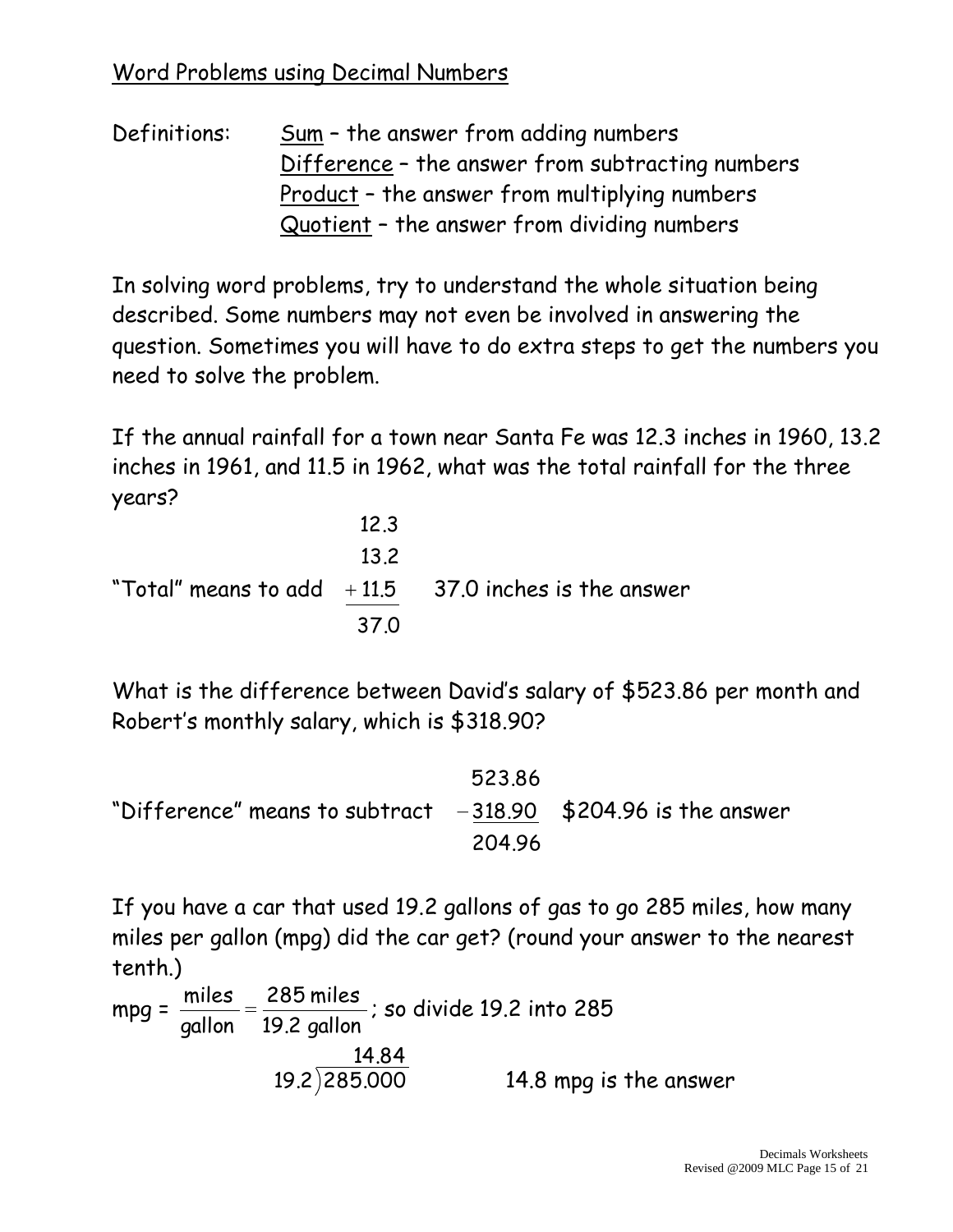You need to order three hinges for each of 15 doors. Each hinge costs \$.75. How much will the hinges cost?

> The total number of hinges is  $3 \times 15 = 45$ Multiply  $45 \times .75 = 33.75$  \$33.75 is the answer

Exercise 12

- 1) During five days, you drive 15.4 miles, 24.2 miles, 10.4 miles, 18.7 miles, and 7.5 miles. How many miles did you drive during those five days?
- 2) If you are given 3 checks, one for \$36.98, another for \$17.27, and a third for \$260, how much is the total of all 3 checks?
- 3) If a car gets 42.1 mpg on the highway, how many gallons of fuel will it use by traveling 340 highway miles? (round answer to tenths)
- 4) If you need to cut 5 pieces of glass from a 14 feet length, how long should each piece be?
- 5) If you purchase a TV and pay \$40 down and \$32.60 a month for 8 months, what was the purchase price of the TV?
- 6) If the revenues from the extra  $\frac{1}{4}$  % sales tax amounted to \$48,136.47 in 1983 and is to be divided equally among 7 different departments within the city of Albuquerque, how much will each department receive? (round to the nearest cent)
- 7) If the total precipitation (rainfall and snow) for the year at a mountain town is expected to be 37.9 inches and it has already rained 26.82 inches, how many more inches of precipitation are expected?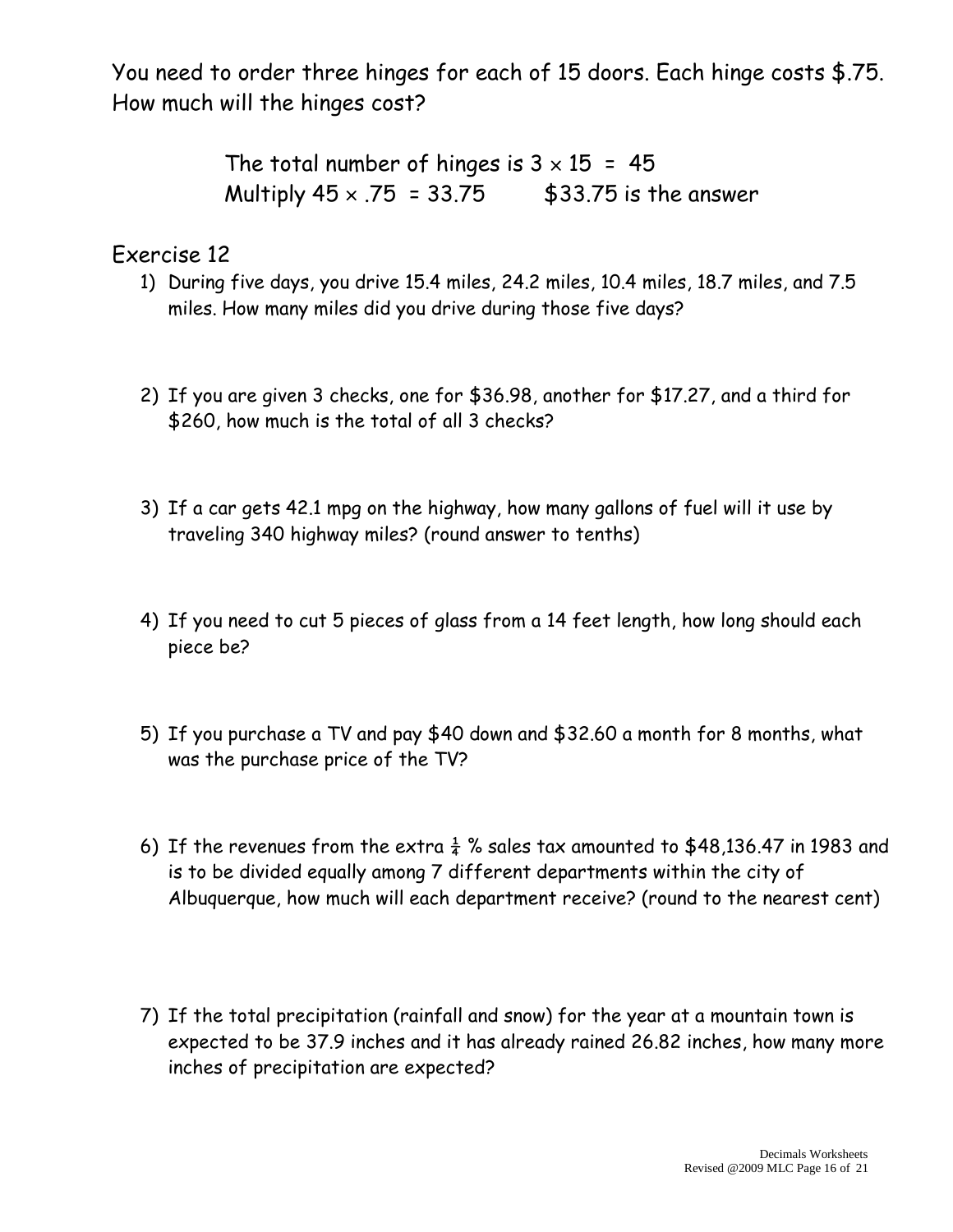# Decimals Practice Test

| Change to decimals. (round to hundredths) |                                         |                                               |                   |  |  |
|-------------------------------------------|-----------------------------------------|-----------------------------------------------|-------------------|--|--|
| 1) $\frac{2}{5}$                          | 2) $\frac{1}{6}$                        | 3) $\frac{3}{8}$                              | 4) $5\frac{1}{2}$ |  |  |
| Change to fractions (reduce, if possible) |                                         |                                               |                   |  |  |
| 5) .25                                    | 6) .66                                  | 7)2.4                                         | 8) 42.875         |  |  |
| Add<br>9) 3.7<br>$+ 8.9$                  | 10) 75.006<br>2.3<br>15.863<br>$+246.9$ | $11)$ 8.1 + 268 + 49.64                       |                   |  |  |
| Subtract<br>12) 3.16<br>1.87              |                                         | 13) 162.8 - 46.96 14) Subtract 1.97 from 15.1 |                   |  |  |
| Multiply<br>15) 5.82<br><u>x .78</u>      | 16) .165<br><u>x 74</u>                 | $17)$ .01 $\times$ .167 $\times$ .9           |                   |  |  |

Divide (round answers to hundredths)

18) .7 .49 19) 8.5 .17 20) .172 2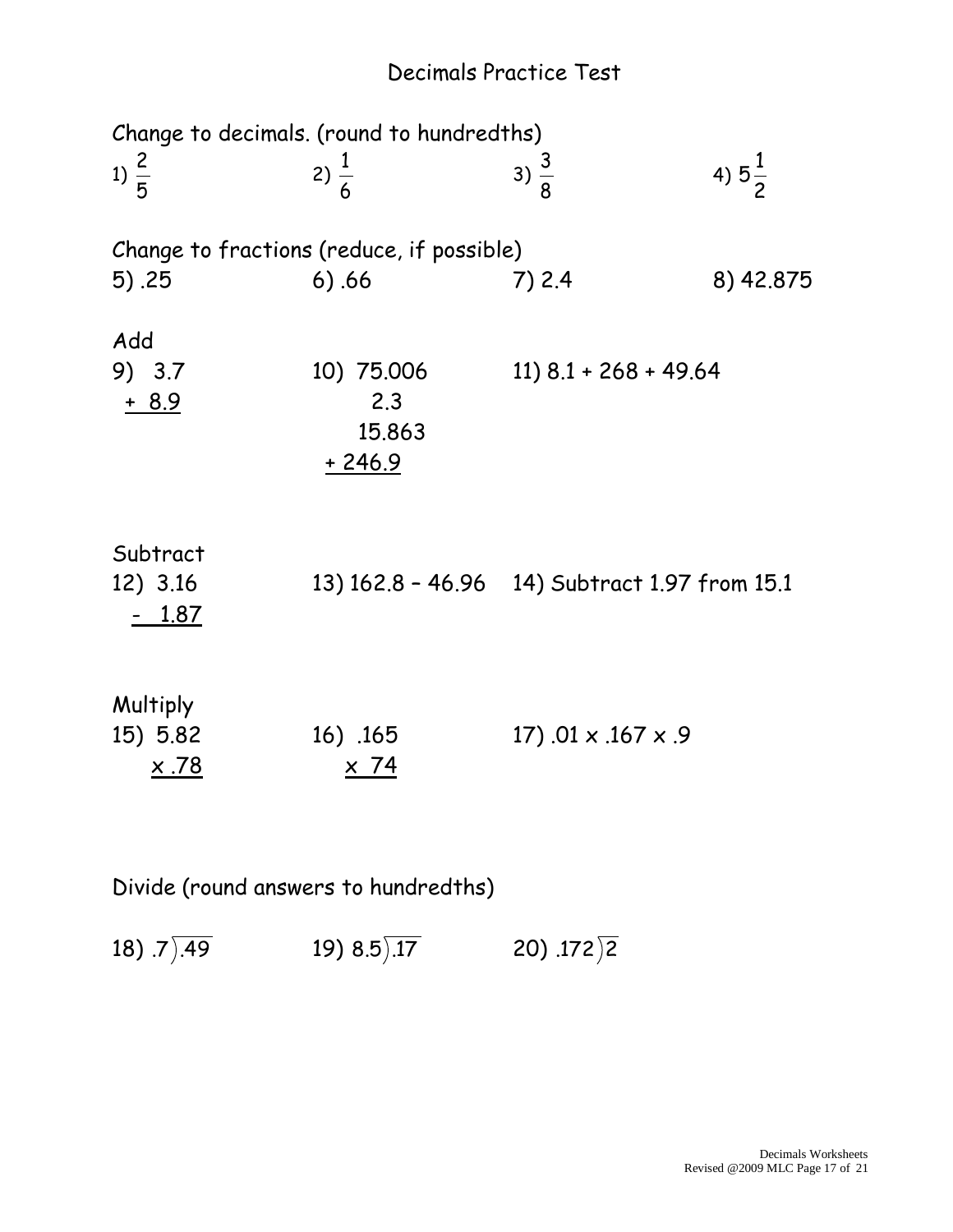- 21) Arrange from largest to smallest .808, .81, .8019, .807 .8
- 22) Arrange from smallest to largest 1.62, 1.6, 1.06, 1.16, 1.66

23) Subtract four and three-tenths from eleven and eighty-one hundredths.

24) If you ran 5.3 miles on Monday, 3.9 miles on Wednesday, and 4.7 miles on Friday, how many miles did you run, total, for the three days?

25) If you divided \$63.65 evenly among five children, how much would each child get?

26) If you bought 12.6 gallons of gasoline at \$1.20 per gallon, how much did the gasoline cost?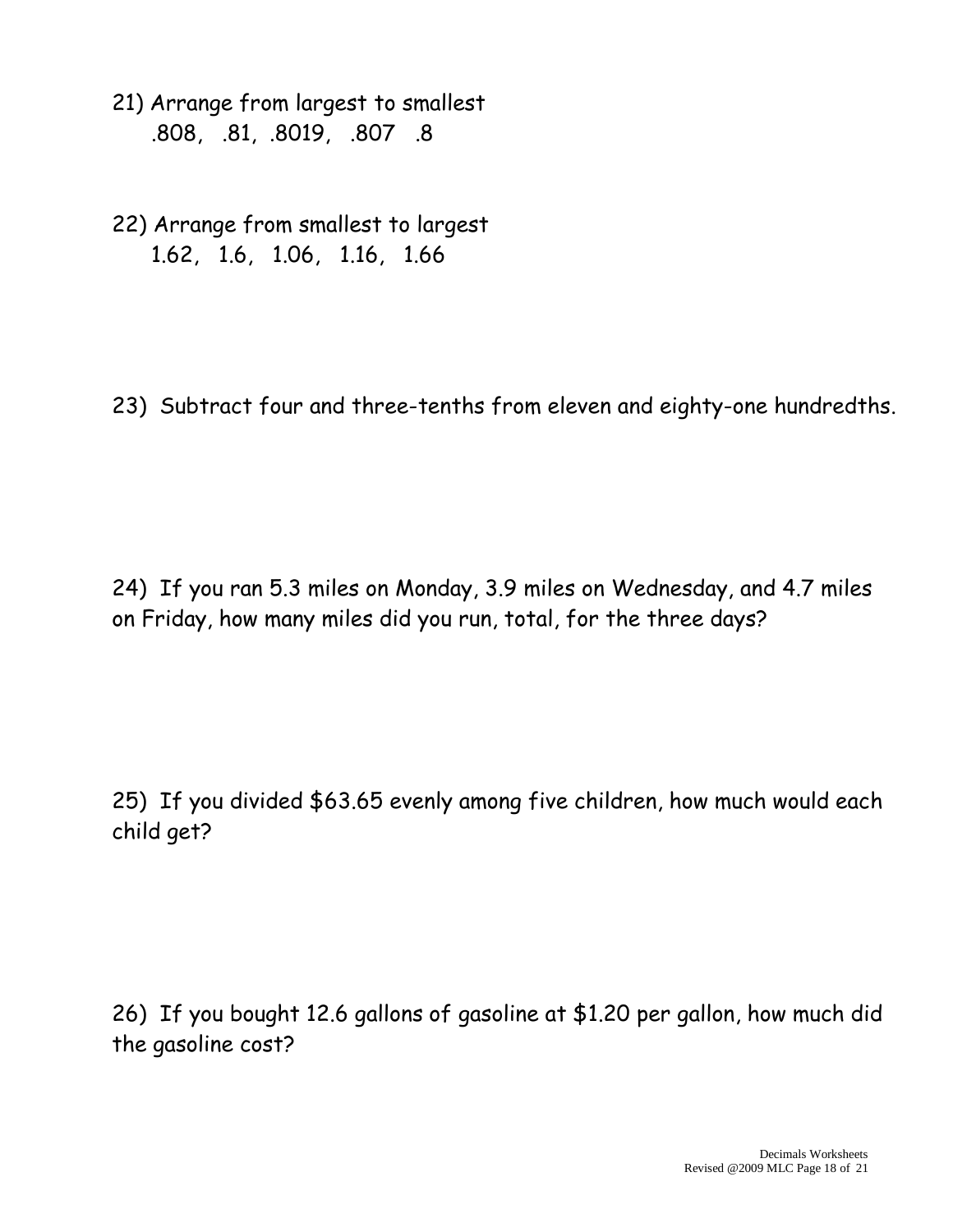**Answer Key**

| Exercise 1           | Exercise 2                               | Exercise 3  |
|----------------------|------------------------------------------|-------------|
| 1)<br>9              | 1) 29                                    | 1) .133     |
| 2)<br>8              | 2) .81                                   | 2) .009     |
| 3)<br>$\overline{7}$ | 3) 9034.7                                | .020<br>3)  |
| 4)<br>6              | 4) 1.004                                 | 4) 5.123    |
| 5)<br>$\mathbf{3}$   | 5) 100.062                               | 5) 6.667    |
| 6)<br>$\overline{O}$ | 6) .45                                   | 6) 40.619   |
| 7)<br>9              | 7)<br>.4321                              | 2.000<br>7) |
| 8) 4                 | 8) 120.5                                 | 8)<br>.13   |
| 9) 7                 | 9) .017                                  | 9)<br>.01   |
| 10) 1                | 10) 1.7                                  | 10) .33     |
|                      |                                          | 11) 5.57    |
| Exercise 4           | Exercise 5                               | 12) 48.00   |
| 1) .125              | 1<br>1)<br>$\overline{4}$                | 13) 8.0     |
| 2) .286              | $\frac{1}{5}$<br>2)                      | 14) .7      |
| 3) 2.167             | 3) $3\frac{4}{5}$                        | 15) 1.3     |
| 4) .188              | $\frac{3}{4}$<br>4)                      | 16) 100.0   |
| 5) .75               | $\frac{4}{1}$<br>5)<br>25                | 17)1        |
| 6) .5                | $\frac{5}{8}$<br>6)                      | 18) 12      |
| 7) 13.875            | 7) $16\frac{31}{1}$<br>100               | 19) 500     |
| 8) 8.667             | $\overline{7}$<br>8) $3 -$<br>20         | 20) 1000    |
| 9) .625              | $\overline{7}$<br>9)<br>$\overline{100}$ |             |
| 10) .667             | 10) $\frac{3}{16}$                       |             |
| 11) 5.063            | 11) $42\frac{13}{40}$                    |             |
| 12) 136.6            | 12) $7\frac{37}{100}$                    |             |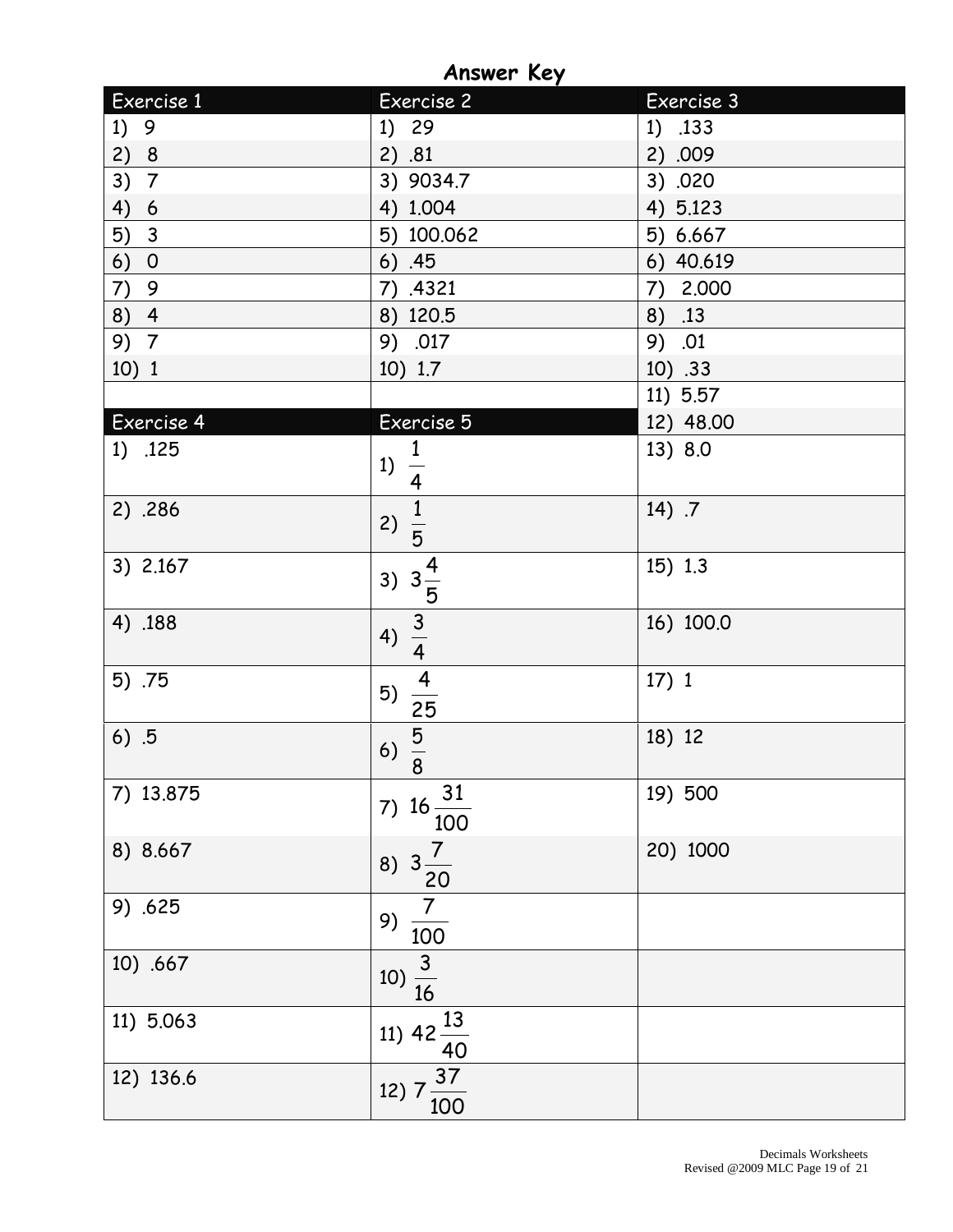| Exercise 6                              |                                     |                                             |                               |             |                  |
|-----------------------------------------|-------------------------------------|---------------------------------------------|-------------------------------|-------------|------------------|
| Fraction                                | Decimal                             |                                             | Fraction                      | Decimal     |                  |
| $\mathbf{1}$                            | 1) .5                               |                                             | 6) $\frac{1}{200}$            | .005        |                  |
| $\overline{2}$                          |                                     |                                             |                               |             |                  |
| $\frac{4}{9}$                           | 2) .44                              |                                             | 7)<br>$rac{1}{50}$            | .02         |                  |
|                                         |                                     |                                             |                               |             |                  |
| $3\frac{1}{4}$                          | 3) 3.25                             |                                             | $8)\frac{4}{5}$               | 8.5         |                  |
| $20^{\frac{1}{2}}$<br>16                | 4) 20.06                            |                                             | 9)<br>20                      | 7.15        |                  |
| $68\frac{2}{5}$                         | 5) 68.4                             |                                             | 10) 59 $\frac{1}{2}$          | 59.125      |                  |
|                                         |                                     |                                             |                               |             |                  |
| Exercise 7                              |                                     |                                             | Exercise 8                    |             | Exercise 9       |
|                                         | 1) 6.21, 2.62, 2.612, 2.061, 0.66   |                                             | 1) 7.8, 7.96, 8.014, 8.2, 8.7 |             | 1) 14.1          |
|                                         | 2) 140.1, 14.11, 14.1, 14.01, 1.401 |                                             | 2) .001, .01, .0101, .1, .15  |             | 2) 116.916       |
| 3) .00701, .007, .0067, .00618,<br>.006 |                                     | 3) 93.909, 93.999, 93.99901, 94,<br>94.0001 |                               | 3) 8417.769 |                  |
| 4) 1.1, 1, .1, .019, .01                |                                     | 4) 16, 16.3, 16.38, 16.8, 16.83             |                               |             | 4) 28.77         |
| 5) 5.91, 5.1, 5.09, 5.01, 5             |                                     | 5) 3.489, 3.48989, 3.4899,                  |                               |             | 5) 430.8         |
|                                         |                                     |                                             | 3.48999, 3.49                 |             |                  |
|                                         |                                     |                                             |                               |             | 6) 3.017         |
|                                         |                                     |                                             |                               |             | 15<br>$\sqrt{ }$ |
|                                         |                                     |                                             |                               |             | 8) 5.182         |
|                                         |                                     |                                             |                               |             | 9) 138.89        |
|                                         |                                     |                                             |                               |             | 10) 316.90356    |
|                                         |                                     |                                             |                               |             | 11) 9.88767      |
|                                         |                                     |                                             |                               |             | 12) 1233.8766    |
|                                         |                                     |                                             |                               |             | 13) 9.625        |
|                                         |                                     |                                             |                               |             | 14) 7.4          |
|                                         |                                     |                                             |                               |             | 15) 20.03        |
|                                         |                                     |                                             |                               |             | 16) 87.001       |
|                                         |                                     |                                             |                               |             | 17) 5000.0186    |
|                                         |                                     |                                             |                               |             | 18) 619          |
|                                         |                                     |                                             |                               |             | 19) 241.776      |
|                                         |                                     |                                             |                               |             | 20).009          |